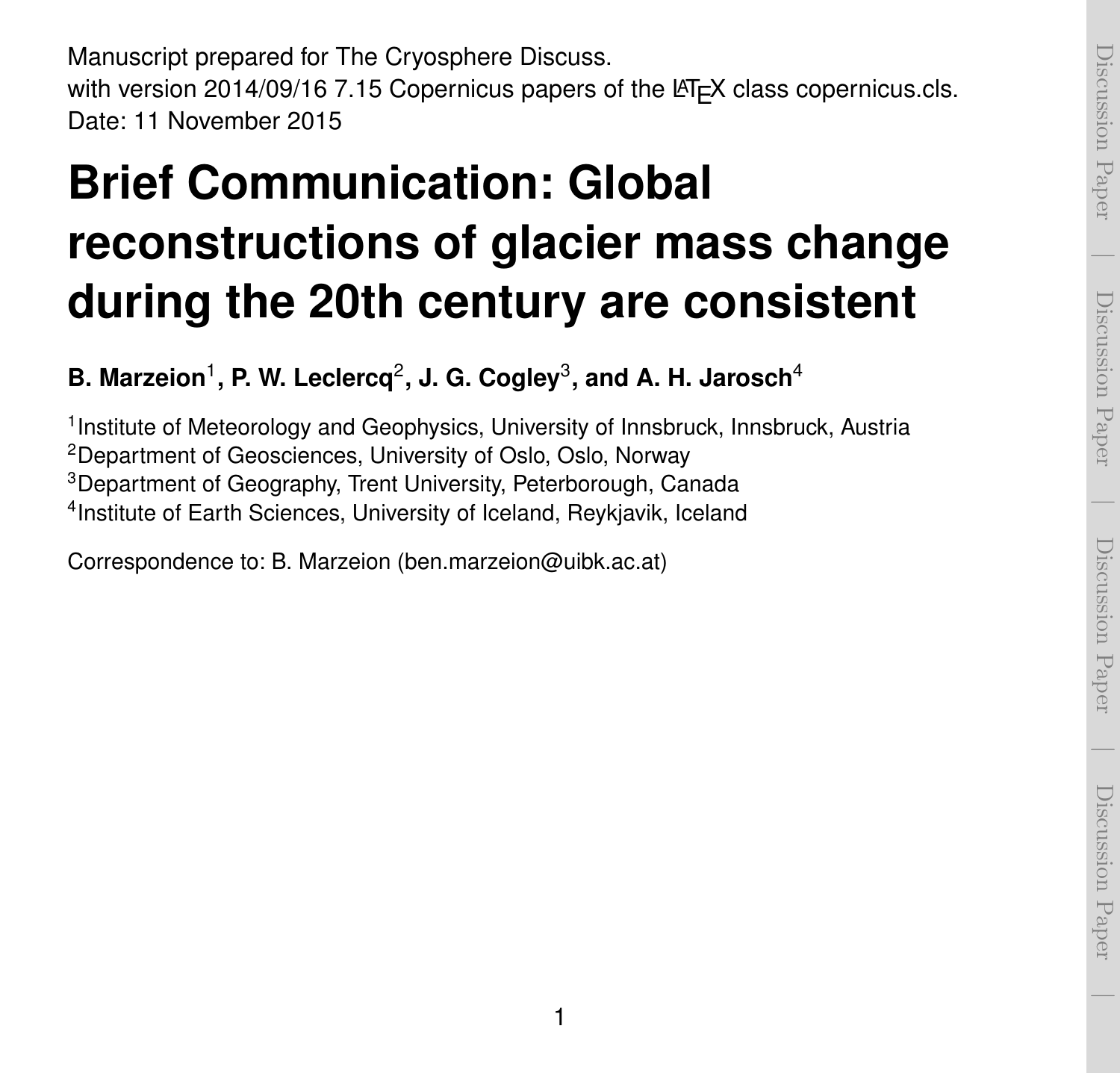$\overline{\phantom{a}}$ 

 $\overline{\phantom{a}}$ 

#### **Abstract**

Recent estimates of the contribution of glaciers to sea-level rise during the 20th century are strongly divergent. Advances in data availability have allowed revisions of some of these published estimates. Here we show that outside of Antarctica, the global estimates of glacier <sup>5</sup> mass change obtained from glacier-length-based reconstructions and from a glacier model driven by gridded climate observations are now consistent with each other, and also with an estimate for the years 2003–2009 that is mostly based on remotely sensed data. This

consistency is found throughout the entire common periods of the respective data sets. Inconsistencies of reconstructions and observations persist in estimates on regional scales.

#### <sup>10</sup> **1 Introduction**

Reconstructions of past glacier mass change are of interest for several reasons: they help constrain the budget of past sea-level change (e.g., [Gregory et al., 2013\)](#page-10-0); they can contribute to the understanding of the magnitude of natural (internal and forced) climate variability, and to isolating the anthropogenic signal in the climate system [\(Marzeion et al.,](#page-11-0) <sup>15</sup> [2014\)](#page-11-0). Confidence in projections of future glacier change will also be increased if we can reproduce past glacier mass change. To do so, however, requires that we understand the past changes and their uncertainties. Estimating uncertainties that are robust in time and space is very hard for each individual reconstruction method. If the reconstruction is based on observations (both direct and geodetic mass change observations, as well as glacier <sup>20</sup> length change observations, e.g., [Cogley, 2009;](#page-10-1) [Leclercq et al., 2011\)](#page-10-2) the uncertainty will be fundamentally governed by the sparse and probably unrepresentative sampling of observations from the entirety of the world's glaciers. In principle, it can be estimated whether the observed glaciers are representative of the global mean for periods where global observations exist (i.e., for the satellite period; but note that remotely sensed data, <sup>25</sup> e.g., [Gardner et al., 2013,](#page-10-3) also have considerable uncertainty that can be hard to break down to the level of individual glaciers). The sampling, however, is not constant in time.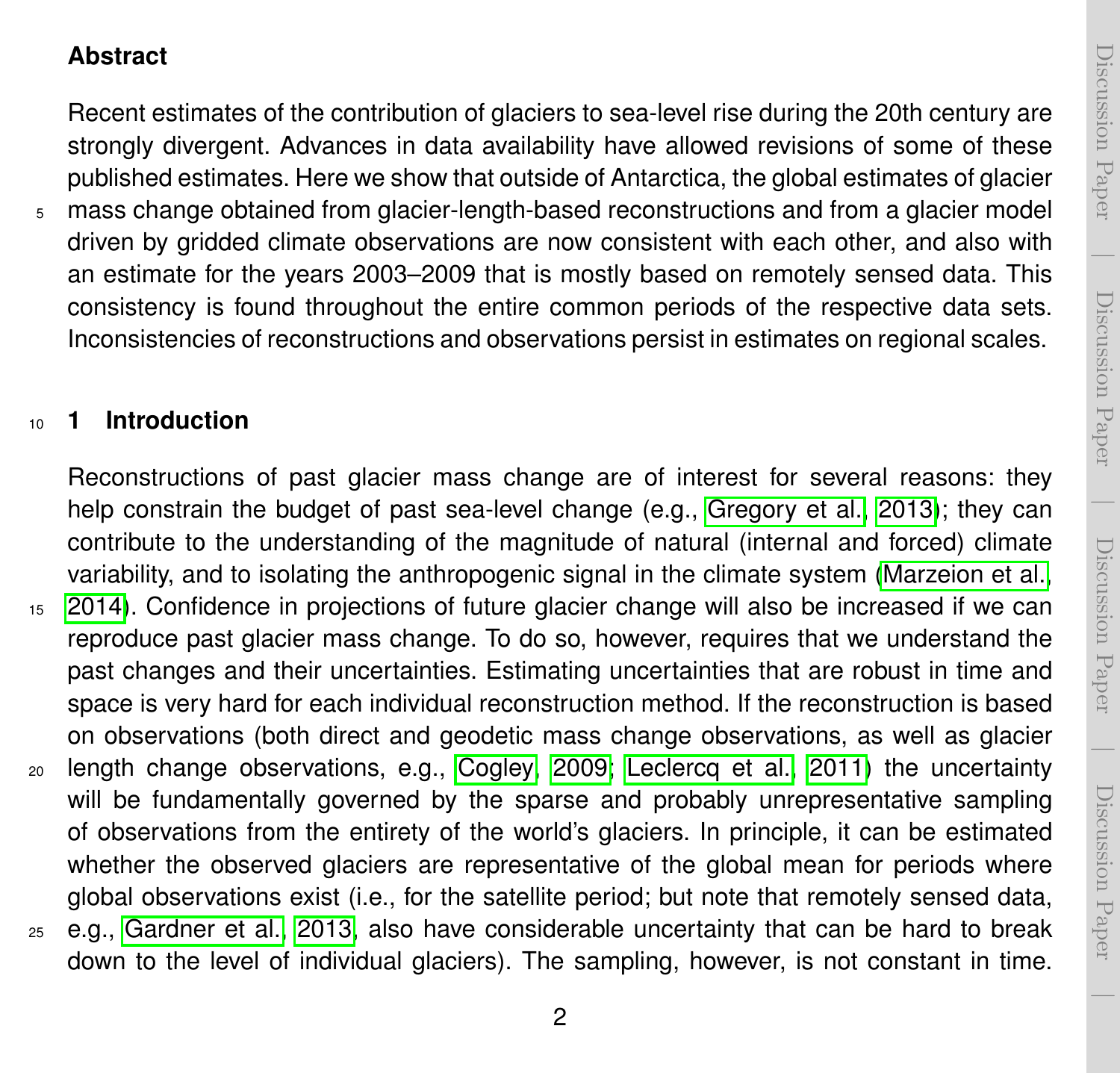Discussion PaperDiscussion Paper

 $\overline{\phantom{a}}$ 

We also cannot assume that a sample of glaciers representative of the global mean now has been so in the past, or will be so in the future. If, in order to extend the period of observations, glacier length changes are used as a proxy for glacier volume change [\(Oerlemans et al., 2007;](#page-11-1) [Leclercq et al., 2011\)](#page-10-2), uncertainty in the relation between glacier <sup>5</sup> length and volume is added to the sampling uncertainty.

Reconstructions based on modeling glacier change as a response to past observed (or modeled) climate change (e.g., [Marzeion et al., 2012\)](#page-11-2) carry some of the uncertainty from direct glacier mass change measurements (of individual glaciers; if all of the world's glaciers are modeled individually, the potential sampling bias is not carried on). More <sup>10</sup> importantly, the errors of the glacier model can only be determined at times (typically, the second half of the 20th century) and places where glacier mass change was measured (many observations from Europe, but few from heavily glacierized regions). The regions with above-average glaciological observations are also the regions with an above-average meteorological measurement density. This implies that generally speaking, the model

15 uncertainty is evaluated on glaciers where the forcing is based on atmospheric observations of above-average density and quality. Since there is no practical way to estimate the impact of spatial and temporal deterioration of climate reconstructions on glacier mass balance error, it is reasonable to assume that even model validation techniques that estimate uncertainty outside of the calibration sample (such as cross validation) will underestimate <sup>20</sup> the glacier model uncertainty. The same argument can be made regarding the quality of glacier outlines and hypsometries [\(Marzeion et al., 2012\)](#page-11-2).

These considerations show that it is not surprising that reconstructions of glacier mass change tend to agree better within the second half of the 20th century than in earlier times (see Fig. [1\)](#page-13-0). They also illustrate the benefit of a comparison of reconstructions <sup>25</sup> based on multiple methods: the better the agreement of the different methods within their uncertainties, the higher the confidence in their robustness – irrespective of the shortcomings of the individual uncertainty estimates.

Here we present revisions and updates of previously published estimates of past glacier mass change. We consider all glaciers outside of the Antarctic periphery, i.e. we include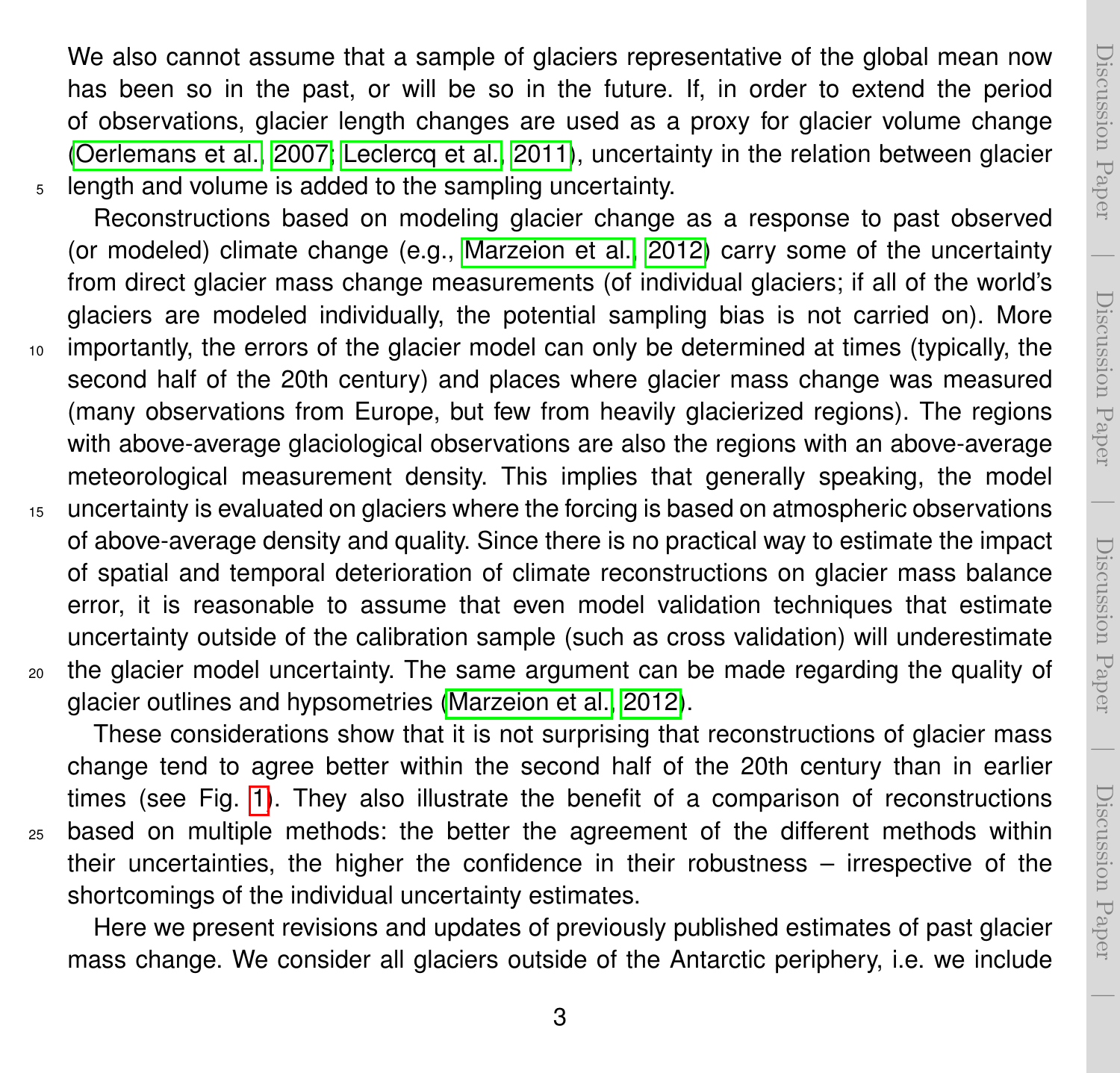$\overline{\phantom{a}}$ 

glaciers in the periphery of the Greenland ice sheet. We discuss the revisions and updates for each of the methods in Sect. [2](#page-3-0) and show and discuss the results in Sect. [3.](#page-6-0)

#### <span id="page-3-0"></span>**2 Revisions and updates of reconstructions**

#### **2.1 Direct and geodetic observations**

- <sup>5</sup> [Cogley](#page-10-1) [\(2009\)](#page-10-1) introduced a global mass-balance compilation that included geodetic as [w](http://people.trentu.ca/~gcogley/glaciology/glglmbal.htm)ell as direct measurements. The compilation, available at [http://people.trentu.ca/~gcogley/](http://people.trentu.ca/~gcogley/glaciology/glglmbal.htm) [glaciology/glglmbal.htm,](http://people.trentu.ca/~gcogley/glaciology/glglmbal.htm) has been updated several times. Gardner et al. (2013, see also [Vaughan et al., 2013\)](#page-11-3) found inconsistencies between regional and global mass changes obtained with measurements from release 1202 of the compilation and those obtained by <sup>10</sup> orbital altimetry and gravimetry. Substantial additions of geodetic and especially regionalscale geodetic measurements were made in release 1203 and carried over to release 1301. [Marzeion et al.](#page-11-0) [\(2014\)](#page-11-0) relied on release 1301 and found less negative balances
- than those obtained with release 1202. In particular, the inconsistency reported for 2003– 2009 by [Gardner et al.](#page-10-3) [\(2013\)](#page-10-3) was somewhat reduced. It is further reduced in the present <sup>15</sup> study by the exclusion of the Antarctic periphery, where measurements are few and in consequence the interpolation algorithm of [Cogley](#page-10-1) [\(2009\)](#page-10-1) yields unrealistically negative estimates of mass balance.

To illustrate the improvement of coverage in release 1301 relative to release 1202, over 1960–2012 the number of years of measured mass balance increased by 21 % (from <sup>20</sup> 14 627 to 17 673 balance years), with most of the increase accounted for by new geodetic measurements (increased by 28 %) rather than by new direct measurements (increased by  $5 \%$ ).

Thus the density of temporal coverage is improved by the incorporation of geodetic massbalance measurements, which also improve spatial coverage. However because most <sup>25</sup> geodetic measurements are multi-annual they tend to suppress interannual variability in regional and global estimates. This cost is offset to some extent by allowing explicitly for it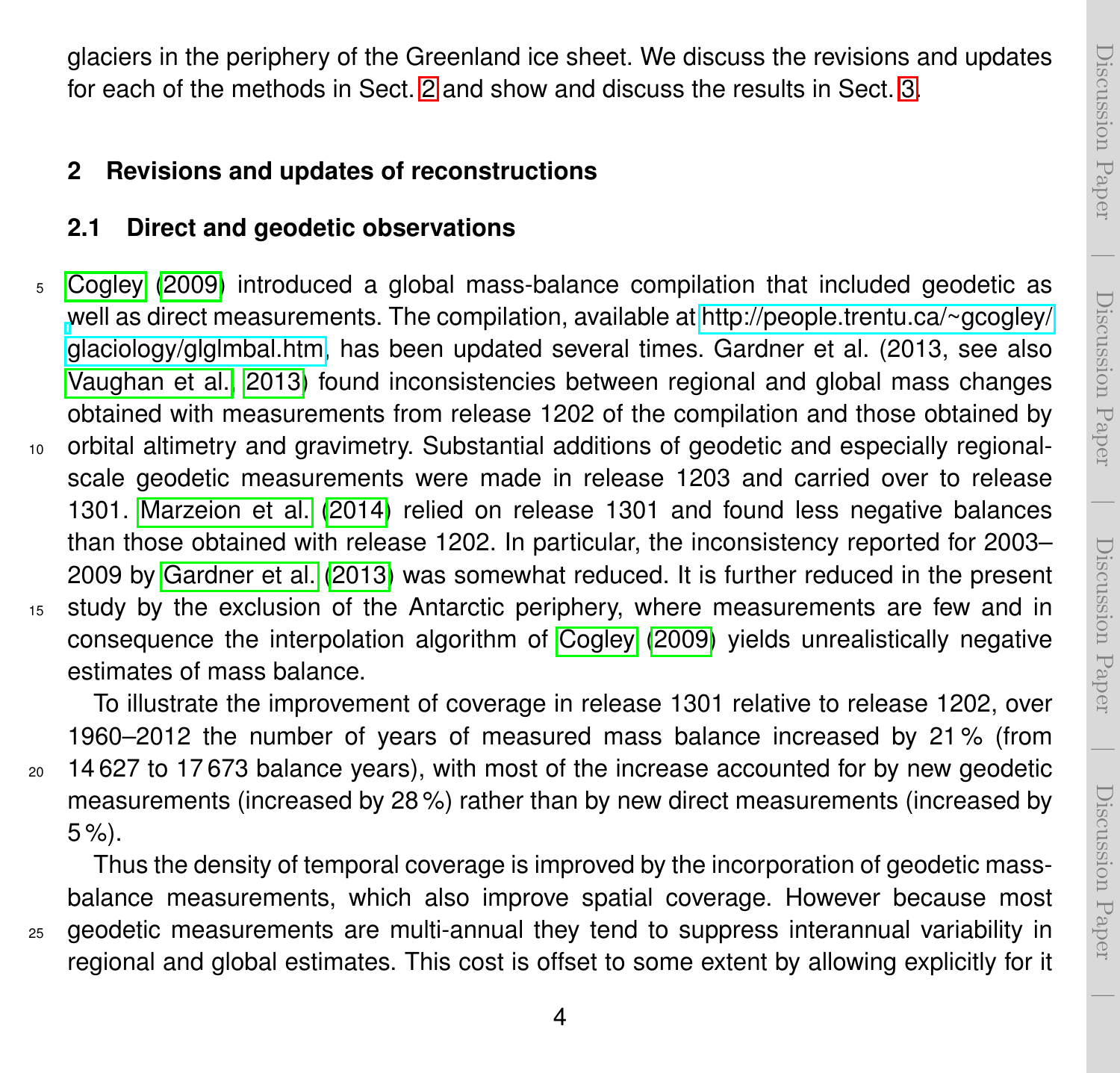Discussion PaperDiscussion Paper

 $\overline{\phantom{a}}$ 

in the calculation of uncertainties (as in [Cogley, 2009\)](#page-10-1), and also by calculating 5-year rather than annual averages.

#### **2.2 Reconstruction based on glacier length changes**

[Leclercq et al.](#page-10-2) [\(2011\)](#page-10-2) extended the observation period of direct and geodetic observations <sup>5</sup> [\(Cogley, 2009\)](#page-10-1) with observations of glacier length changes to reconstruct the glacier mass change over the last two centuries. They used records of length change of 349 glaciers, distributed over 13 regions. To convert observed length change to global glacier mass change, the normalized glacier length changes were averaged to a global mean and then scaled to get a normalized global volume change. This normalized global volume change <sup>10</sup> was translated into glacier mass change by calibration against the global glacier mass change over the period 1950–2005 based on [Cogley](#page-10-1) [\(2009\)](#page-10-1). Note that the results that we present here as [Leclercq et al.](#page-10-2) [\(2011\)](#page-10-2) differ from the published results, as we here consider only glaciers outside of the Antarctic periphery. The conversion of the results for global glacier mass change to glacier mass change excluding the Antarctic periphery is <sup>15</sup> straightforward as the mass change of the Antarctic periphery in [Leclercq et al.](#page-10-2) [\(2011\)](#page-10-2) was based on upscaling the estimate for the rest of the world.

Here, we make use of additional data on both glacier length changes [\(Leclercq et al.,](#page-10-4) [2012,](#page-10-4) [2014\)](#page-11-4) and direct and geodetic mass changes [\(Cogley, 2009,](#page-10-1) release 1301). The reconstruction is now based on 456 glacier length records distributed over 15 regions.

<sup>20</sup> Compared to [Leclercq et al.](#page-10-2) [\(2011\)](#page-10-2) the number of records in the Arctic regions increased substantially, with over ninety new records in Novaya Zemlya, Alaska, and Greenland, such that the data set is more representative of the world's glaciers. Available length-change data of glaciers in the Antarctic periphery are not considered here. The updates of the glacier length changes also made it possible to extend the reconstruction to 2010, instead of 2005, <sup>25</sup> such that it now covers the period 1800–2010.

The new reconstruction presented here shows considerably more glacier mass change than the reconstruction of [Leclercq et al.](#page-10-2) [\(2011\)](#page-10-2) does. The difference can partly be ascribed to the updated glacier length change data set. Using the updated data set the global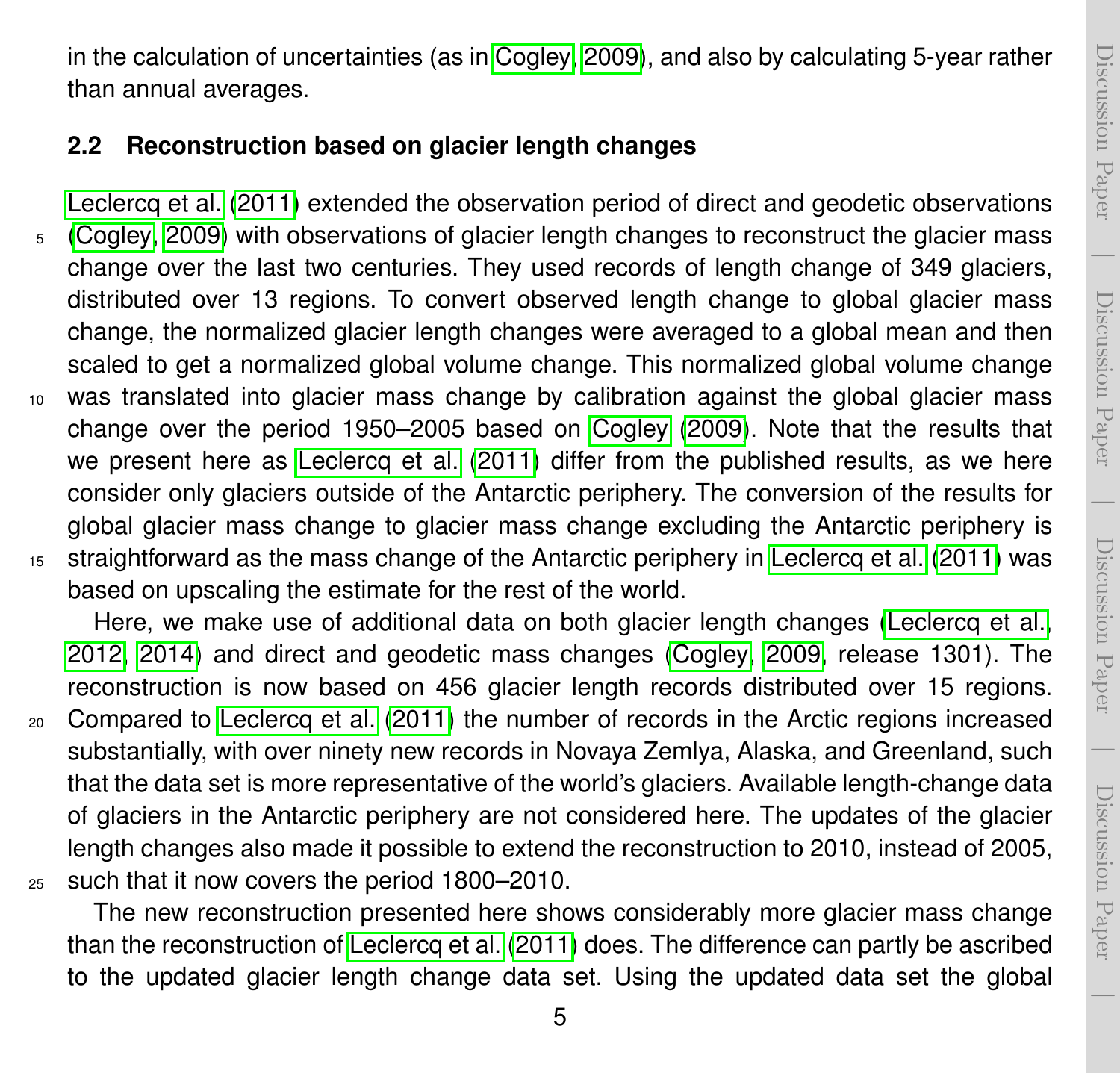Discussion PaperDiscussion Paper  $\overline{\phantom{a}}$ 

 Discussion PaperDiscussion Paper

 $\overline{\phantom{a}}$ 

normalised glacier change in the 1970s and 1980s (i.e. within the calibration period) is smaller than that in [Leclercq et al.](#page-10-2) [\(2011\)](#page-10-2), while it is similar before 1960. This leads to an increase of 10mm SLE in the reconstructed 20th century glacier mass change. The cumulative mass change over the period 1950–2005 in the updated direct and geodetic <sup>5</sup> observations is higher than in the earlier release used in [Leclercq et al.](#page-10-2) [\(2011\)](#page-10-2), which leads to an additional increase in the reconstructed glacier mass change of roughly 15mm SLE. As discussed more extensively by [Leclercq et al.](#page-10-2) [\(2011\)](#page-10-2), the reconstruction is strongly sensitive and directly proportional to the mass change derived from direct and geodetic observations, and uncertainties related to the calibration using the direct and geodetic <sup>10</sup> observations are the main cause of uncertainty in the reconstruction.

#### **2.3 Modeled mass balances**

[Marzeion et al.](#page-11-2) [\(2012\)](#page-11-2) modeled the response of each glacier contained in version 1.0 of the Randolph Glacier Inventory (RGIv1.0, [Arendt et al., 2014\)](#page-10-5) based on gridded climate observations (CRU CL 2.0 and CRU TS 3.0, [New et al., 2002;](#page-11-5) [Mitchell and Jones, 2005\)](#page-11-6). <sup>15</sup> Terminus elevation, mean elevation, and maximum elevation of the glaciers were derived from version 2 of the ASTER global digital elevation model (GDEMv2). Here, we update their reconstruction to RGIv4.0 and CRU TS 3.22 [\(Harris et al., 2014\)](#page-10-6).

For the purpose of glacier modeling, the most significant difference between the CRU TS 3.0 and CRU TS 3.22 data sets is the extension of the covered time period from 1901–

<sup>20</sup> 2009 to 1901–2013. While there are differences in the reconstructed glacier mass change also within the 20th century as a response to the updated climate forcing (globally 4.6 mm SLE less mass loss), they are very small compared to the effects of updating from RGIv1.0 to RGIv4.0, and associated changes to the glacier model.

Along the northern boundary of the coverage of the GDEMv2, we discovered elevation <sup>25</sup> errors of several hundred meters, often covering several square kilometers (probably cloud tops misclassified as land surface), that impacted the terminus, mean, and maximum elevation calculations in [Marzeion et al.](#page-11-2) [\(2012\)](#page-11-2). These elevation errors led to overestimates of the elevation range of some glaciers, and therefore to overestimates of the solid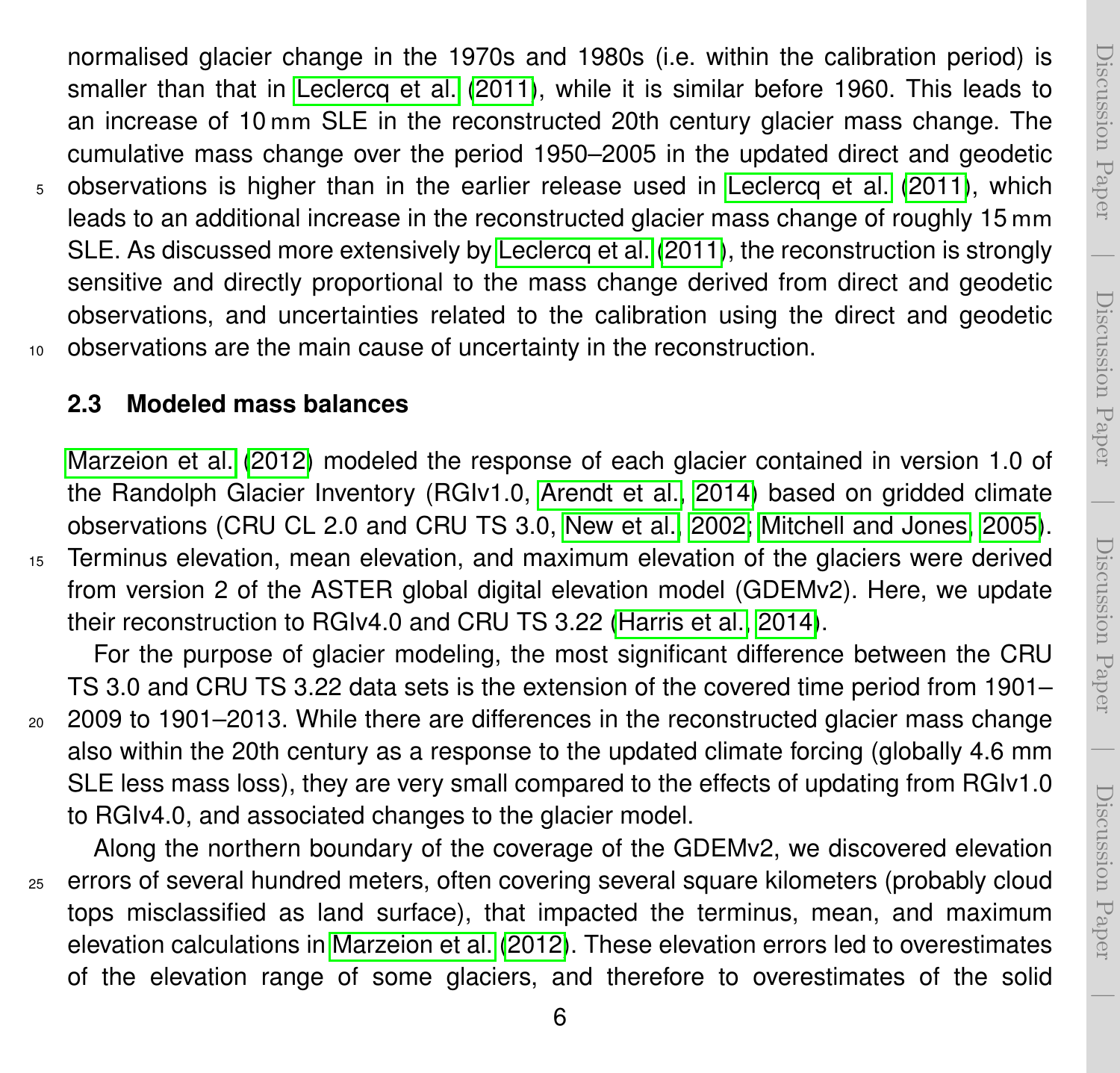$\overline{\phantom{a}}$ 

 $\overline{\phantom{a}}$ 

precipitation, for which a lapse rate of 3 %/100 m elevation was assumed. This, through the calibration procedure, produced too high temperature sensitivities of the affected glaciers. The region affected most strongly by these errors was the Russian Arctic, with some significant effects also in Svalbard and the northern periphery of Greenland. RGI <sup>5</sup> v4.0 contains hypsometry data for almost all glaciers, and avoids the GDEMv2 errors by considering other topographic data sets, and by applying a spatial filter before calculating the hypsometric data. For some regions, there were considerable changes to the glacier outlines themselves, e.g. resulting in an increase in glacier area of 22 % for North Asia, and a decrease in glacier area of 53 % in the Low Latitudes. For detailed information on the 10 differences between RGIv1.0 and RGIv4.0 see [Arendt et al.](#page-10-5) [\(2014\)](#page-10-5).

#### <span id="page-6-0"></span>**3 Results**

#### <span id="page-6-2"></span>**3.1 Global scale**

The lowered temperature sensitivities of the glaciers affected by the elevation error in [Marzeion et al.](#page-11-2) [\(2012\)](#page-11-2) lead to lower estimates of global glacier mass change in the <sup>15</sup> reconstruction based on climate observations (Fig. [1a](#page-13-0) and Table [1\)](#page-12-0). The differences are greatest in the first half of the 20th century. This is a result of the negative feedback between terminus elevation and mass balance, which becomes positive when going backwards in time: mass loss in one year implies a lower terminus in the preceding year, which leads to a more negative mass balance in the preceding year<sup>[1](#page-6-1)</sup>. This feedback was further <sup>20</sup> erroneously enhanced in [Marzeion et al.](#page-11-2) [\(2012\)](#page-11-2) through the overestimated elevations ranges. I.e., for reconstructions, systematic mass balance errors were amplified further back in time. In forward model runs, the errors are accordingly dampened, which explains why the corrected elevation ranges affect the projections of [Marzeion et al.](#page-11-2) [\(2012\)](#page-11-2) far less. The resulting differences are negligible compared to the dominant uncertainty, which for

<span id="page-6-1"></span><sup>&</sup>lt;sup>1</sup>Note that in reality this feedback to some extent is balanced by the mass balance–surface elevation feedback. This feedback, however, is not included in the model.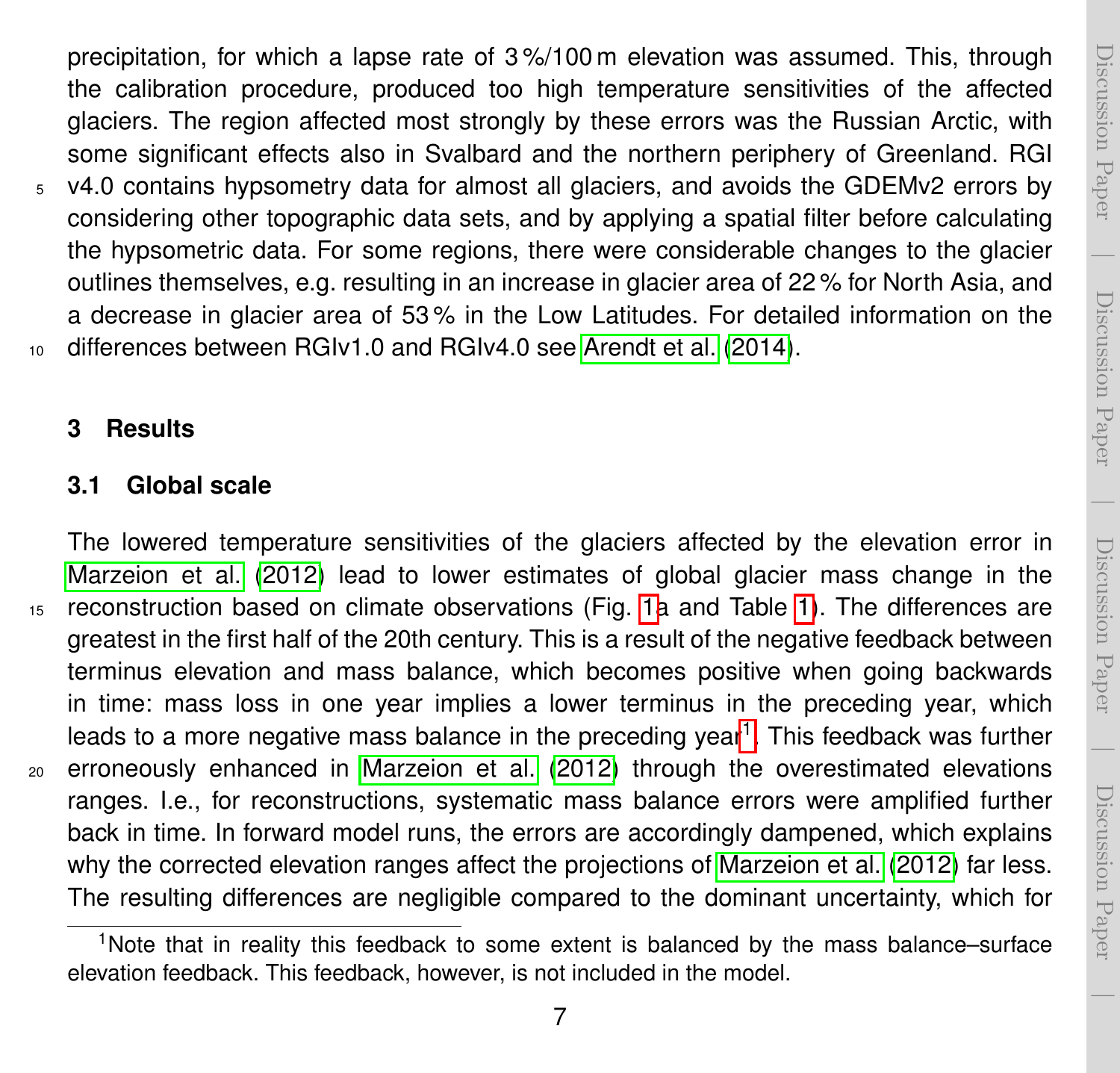projections is the spread of the climate model ensemble used to force the glacier model (not shown).

The revised mass change reconstruction based on glacier length change shows higher mass loss during the 20th century than in [Leclercq et al.](#page-10-2) [\(2011\)](#page-10-2), leading to an agreement <sup>5</sup> (within their respective uncertainties) of the reconstructions based on glacier length change and climate observations, throughout the entire length of their overlapping periods. There is also agreement of the 5-year, global mean rates of glacier mass change (Fig. [1b](#page-13-0)) of the revised reconstructions, as well as for the 2003–2009 period (Fig. [1c](#page-13-0)), for which altimetric and gravimetric data give relatively tight uncertainty constraints for several <sup>10</sup> strongly glaciated regions [\(Gardner et al., 2013\)](#page-10-3). Even though the uncertainty ranges are still relatively large, this result indicates that the different reconstruction methods are converging as more and higher quality data are becoming available. This increases confidence in their viability.

Strictly speaking, the three reconstructions considered here are not independent over <sup>15</sup> the entire time, because (i) the glacier length-based estimate of [Leclercq et al.](#page-10-2) [\(2011\)](#page-10-2) is calibrated globally using the direct and geodetic mass change observations of [Cogley](#page-10-1) [\(2009\)](#page-10-1), and (ii) the estimate based on climate observations of [Marzeion et al.](#page-11-2) [\(2012\)](#page-11-2) is calibrated using direct mass change observations on 255 glaciers that also enter [Cogley](#page-10-1) [\(2009\)](#page-10-1). The practical limitations caused by this dependence are minor, as can be seen in <sup>20</sup> Fig. [2:](#page-14-0) even though the validation in [Marzeion et al.](#page-11-2) [\(2012\)](#page-11-2) does not indicate a model bias on those glaciers that enter [Cogley](#page-10-1) [\(2009\)](#page-10-1), the regional mean estimates of the two methods

are strongly divergent in some regions, which would not be possible if the dependence was strong.

#### **3.2 Regional scale**

<sup>25</sup> While the agreement of the reconstructions on the global scale is clearly improved, the [c](#page-10-3)omparison of the climate observation-based reconstruction with the results of [Gardner](#page-10-3) [et al.](#page-10-3) [\(2013\)](#page-10-3) still shows considerable differences for some of the regions. In regions where the spatial and temporal densitiy of glacier observations is high (e.g., Western Canada &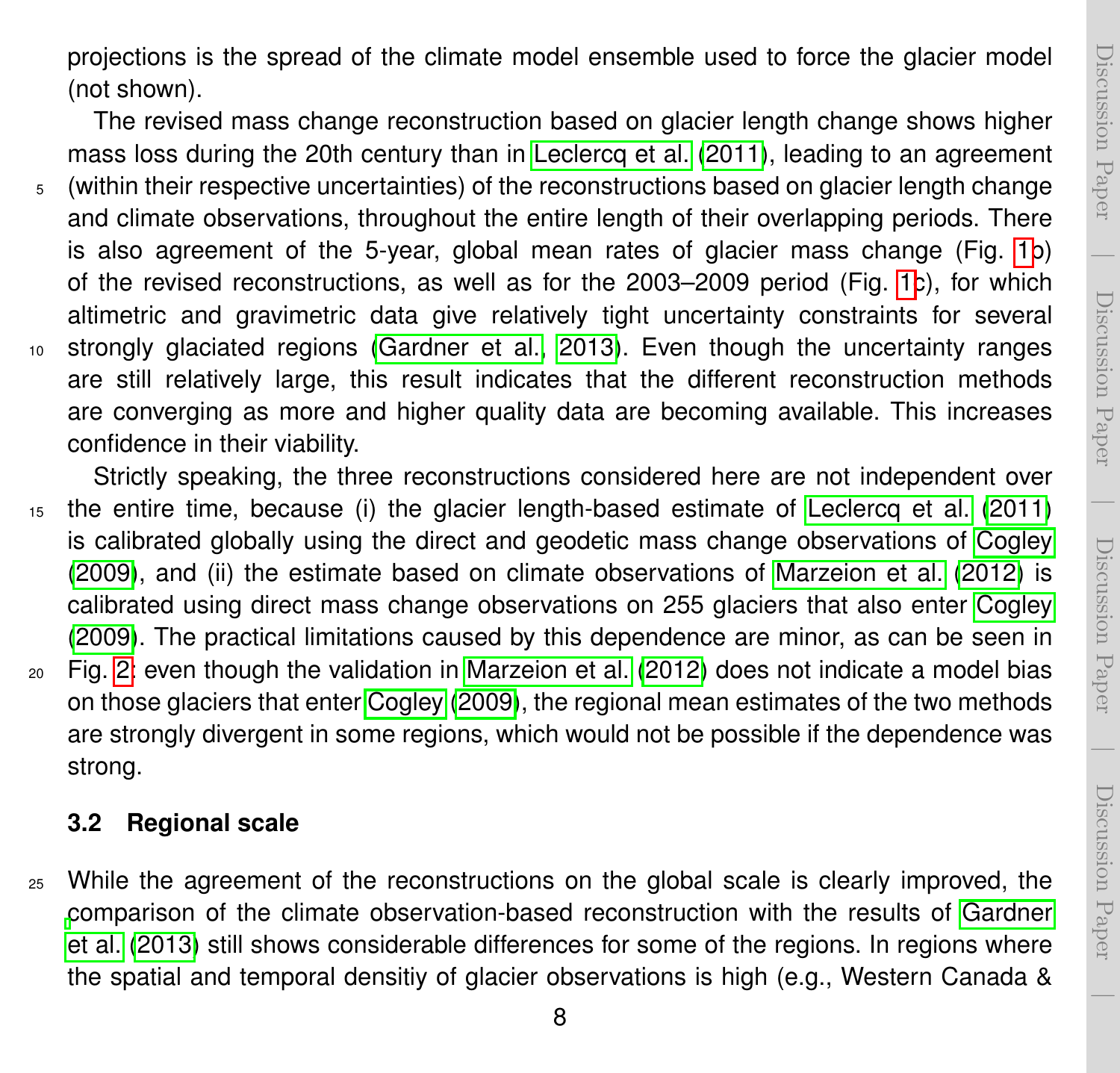US, Scandinavia, Central Europe, Caucasus & Middle East, see [Gardner et al., 2013\)](#page-10-3), there is good agreement between both the old and the revised model-based reconstructions and observations. This reflects the abundance and generally high quality of glaciological and meteorological data in these regions.

- <sup>5</sup> The greatest improvement in the agreement between observations and reconstruction can be found in the Russian Arctic. There are also considerable changes to the reconstruction in Greenland and Svalbard (in these cases, as with the Russian Arctic, due to the corrected elevation errors), and in the Low Latitudes (due to the strongly reduced glacier area in RGIv4.0). However, since the changes mostly affect the period prior to the <sup>10</sup> estimate of [Gardner et al.](#page-10-3) [\(2013\)](#page-10-3), it is unclear whether these changes improve the regional estimate (we can only conclude that the total sum of regional changes improved, based on the better agreement on global scale described in Sect. [3.1\)](#page-6-2). These regions, especially Greenland (Fig. [2\)](#page-14-0), accounted for much of the rapid mass loss reconstructed for 1930–1935 by Marzeion et al. (2012), and this excursion is now more subdued.
- <sup>15</sup> In all other regions, the effects of the revision are negligible. The strong disagreement during the 2003–2009 period, particularly in Svalbard and Canadian Arctic, is not resolved and is even increased in the Southern Andes. While the reason for this disagreement is not obvious, we see at least four potential explanations: (i) The model-based reconstruction is motivated by the generally better availability and quality of meteorological observations <sup>20</sup> compared to glaciological observations, particularly in the early period of the reconstruction. During the most recent years it is possible that the station-based meteorological observations reflect the spatial and temporal atmospheric variability less well than remotely sensed data of glaciers. (ii) The glacier model's calibration routine [\(Marzeion et al., 2012\)](#page-11-2) relies on the assumption that the sampling of direct glacier observations is dense enough <sup>25</sup> to reflect the spatial scale of climate anomaly patterns. In sparsely sampled regions, and in regions with small scale variability, this assumption will limit the success of glacier mass balance reconstructions. (iii) Calving is not explicitly considered in the model, but is responsible for a considerable fraction of the mass budget of many high-latitude glaciers. The implicit treatment of calving will limit the model's ability to reflect the full temporal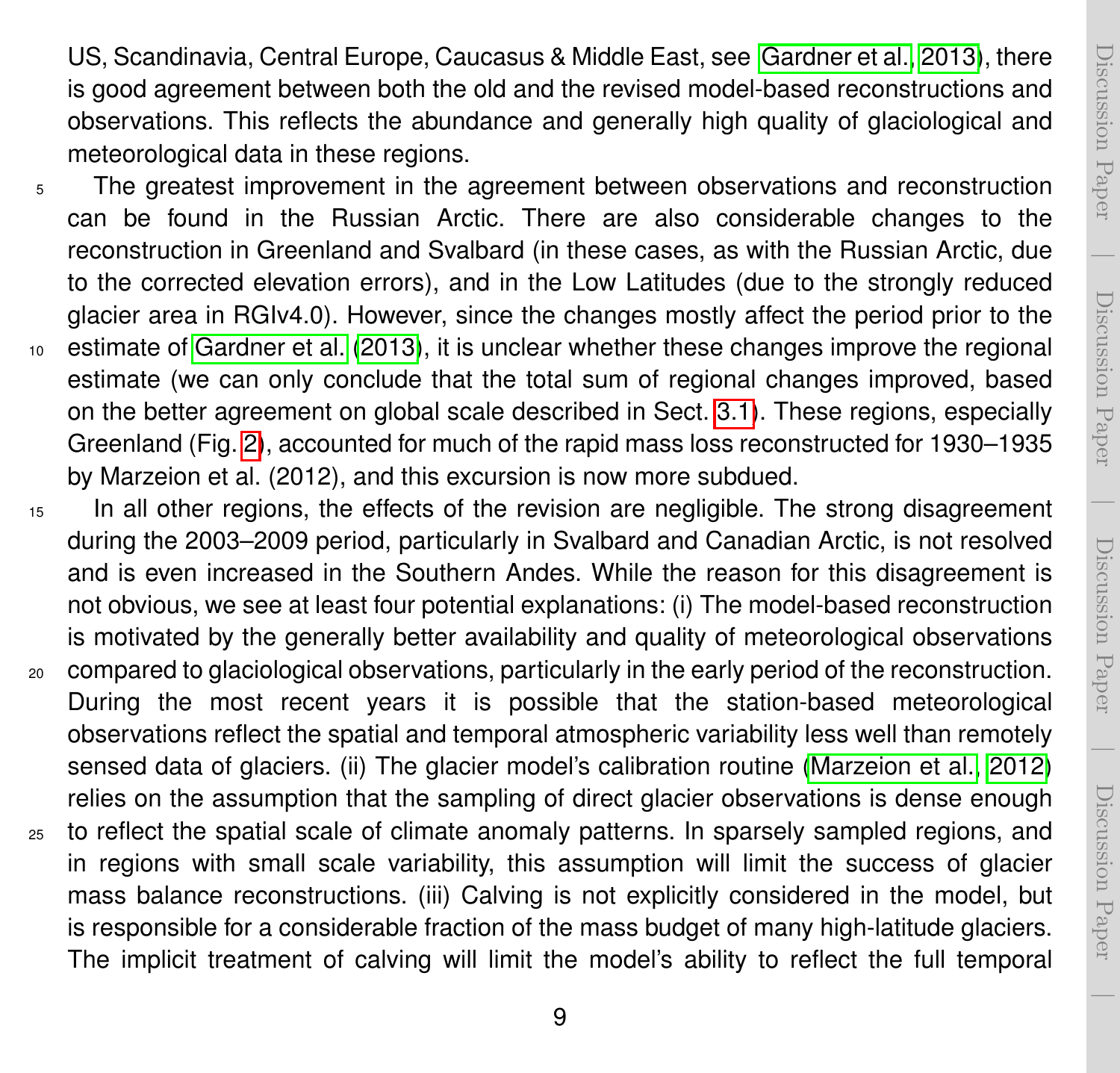$\overline{\phantom{a}}$ 

 $\overline{\phantom{a}}$ 

variability of the glacier mass balance, and in particular the partial decoupling of glacier mass change and climate forcing that may occur for calving glaciers. (iv) The sampling of glacier observations may not be representative for entire regions if based on direct observations of individual glaciers, and may be affected by methodological uncertainties <sup>5</sup> (e.g., in the conversion of volume change to mass change for geodetic estimates, or by leakage of mass change from other components of the Earth system and/or other regions for gravimetric data).

#### **4 Conclusions**

[A](#page-10-5)dditional glacier length data [\(Leclercq et al., 2012,](#page-10-4) [2014\)](#page-11-4), updates of the RGI [\(Arendt](#page-10-5) <sup>10</sup> [et al., 2014\)](#page-10-5) and associated corrections of errors in glacier elevation data, additional more extensive geodetic measurements of glacier mass change, and extensions of gridded climate observations [\(Harris et al., 2014\)](#page-10-6) encouraged us to revise reconstructions of 20th century glacier mass change. These revisions lead to results that are consistent with each other on the global scale, and on all common time scales. Inconsistencies remain in the <sup>15</sup> recent past (2003–2009) in some regions between our reconstructions and a consensus estimate that relies strongly on altimetric and gravimetric data [\(Gardner et al., 2013\)](#page-10-3), particularly in Arctic regions.

The newly-achieved consistency between the two reconstructions may simply mean that they are consistently wrong, such that future improvements in observations of glacier length <sup>20</sup> change, glacier mass change, glacier geometries included in the RGI, as well as model formulation may lead to different estimates of 20th century glacier mass change. But the strongest evidence for this argument, namely the discrepancy with altimetric and gravimetric estimates during 2003–2009, is now less strong, as seen in Fig. [1c](#page-13-0) and Table [1.](#page-12-0)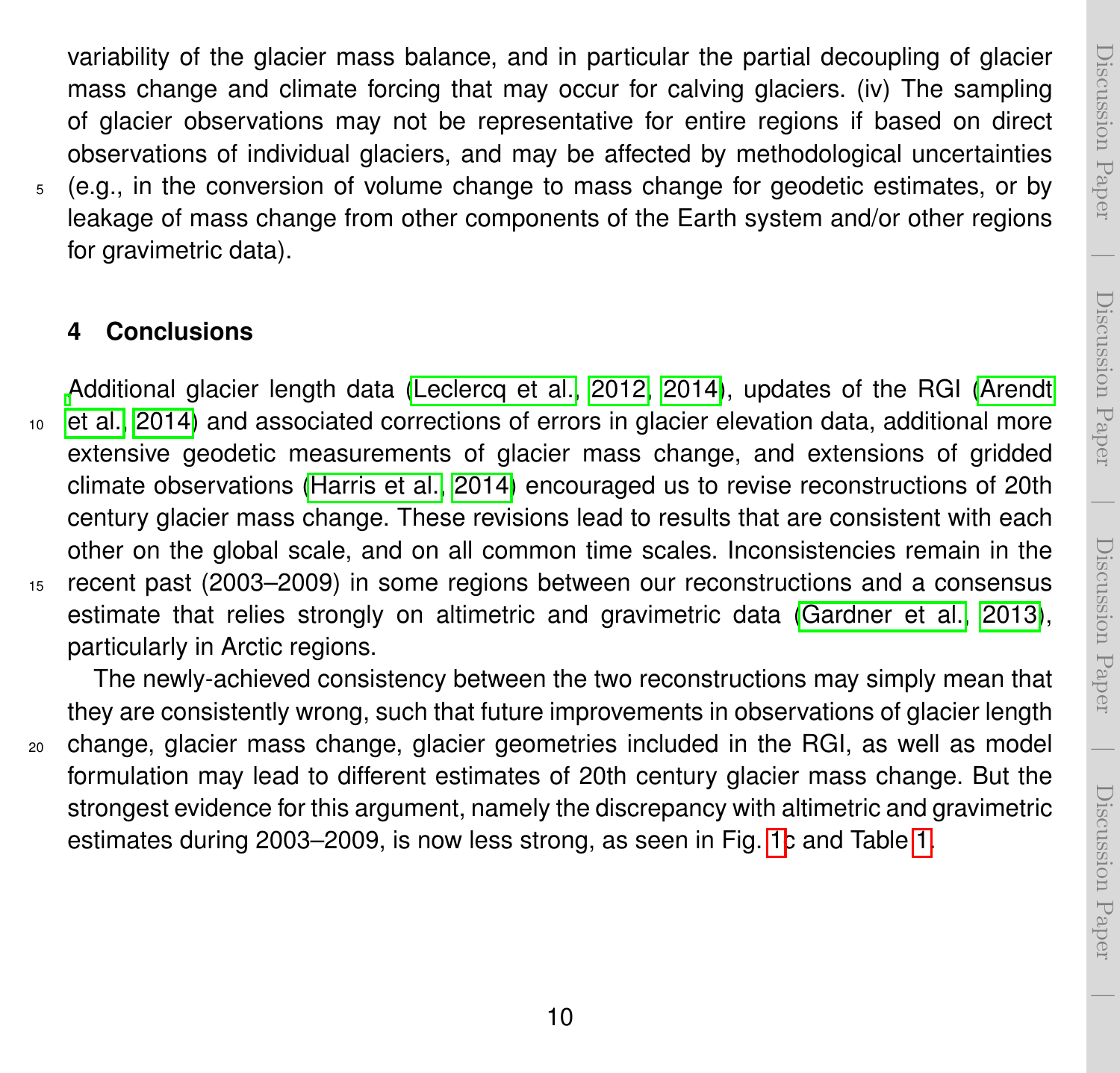$\overline{\phantom{a}}$ 

Discussion Paper

Discussion Paper

*Acknowledgements.* This work was funded by the Austrian Science Fund (FWF): P22443-N21 and P25362-N26, and supported by the Austrian Ministry of Science BMWF as part of the UniInfrastrukturprogramm of the Focal Point Scientific Computing at the University of Innsbruck.

<sup>5</sup> P. W. Leclercq acknowledges funding by the European Research Council under the European Union's Seventh Framework Programme (FP/2007-2013)/ERC grant agreement no. 320816. We thank two anonymous reviewers for their comments that helped to improve the manuscript.

#### **References**

Arendt, A., Bliss, A., Bolch, T., et al.: Randolph Glacier Inventory – A Dataset of Global Glacier

- <span id="page-10-5"></span><span id="page-10-1"></span><sup>10</sup> Outlines: Version 4.0, Global Land Ice Measurements from Space, Boulder Colorado, USA, Digital Media, 2014.
	- Cogley, J. G.: Geodetic and direct mass-balance measurements: comparison and joint analysis, Ann. Glaciol., 50(50), 96–100, doi[:10.3189/172756409787769744,](http://dx.doi.org/10.3189/172756409787769744) 2009.

Gardner, A. S., Moholdt, G., Cogley, J. G., Wouters, B., Arendt, A. A., Wahr, J., Berthier, E., Hock, R.,

- <span id="page-10-3"></span><sup>15</sup> Pfeffer, W. T., Kaser, G., Ligtenberg, S. R. M., Bolch, T., Sharp, M. J., Hagen, J. O., van den Broeke, M. R., and Paul, F.: A reconciled estimate of glacier contributions to sea level rise: 2003 to 2009, Science, 340, 852–857, doi[:10.1126/science.1234532,](http://dx.doi.org/10.1126/science.1234532) 2013.
	- Gregory, J. M., White, N. J., Church, J. A., Bierkens, M. F. P., Box, J. E., van den Broeke, M. R., Cogley, J. G., Fettweis, X., Hanna, E., Huybrechts, P., Konikow, L. F., Leclercq, P. W., Marzeion, B.,
- <span id="page-10-0"></span><sup>20</sup> Oerlemans, J., Tamisiea, M. E., Wada, Y., Wake, L. M., and van de Wal, R. S.: Twentieth-century global-mean sea-level rise: is the whole greater than the sum of the parts?, J. Climate, 26, 4476– 4499, doi[:10.1175/JCLI-D-12-00319.1,](http://dx.doi.org/10.1175/JCLI-D-12-00319.1) 2013.
- <span id="page-10-6"></span>Harris, I., Jones, P., Osborn, T., and Lister, D.: Updated high-resolution grids of monthly climatic observations – the CRU TS3.10 Dataset, Int. J. Climatol., 34, 623–642, doi[:10.1002/joc.3711,](http://dx.doi.org/10.1002/joc.3711) <sup>25</sup> 2014.
- <span id="page-10-4"></span><span id="page-10-2"></span>Leclercq, P. W., Oerlemans, J., and Cogley, J. G.: Estimating the glacier contribution to sea-level rise for the period 1800–2005, Surv. Geophys., 32, 519–535, doi[:10.1007/s10712-011-9121-7,](http://dx.doi.org/10.1007/s10712-011-9121-7) 2011. Leclercq, P. W., Weidick, A., Paul, F., Bolch, T., Citterio, M., and Oerlemans, J.: Brief communication "Historical glacier length changes in West Greenland", The Cryosphere, 6, 1339–1343, <sup>30</sup> doi[:10.5194/tc-6-1339-2012,](http://dx.doi.org/10.5194/tc-6-1339-2012) 2012.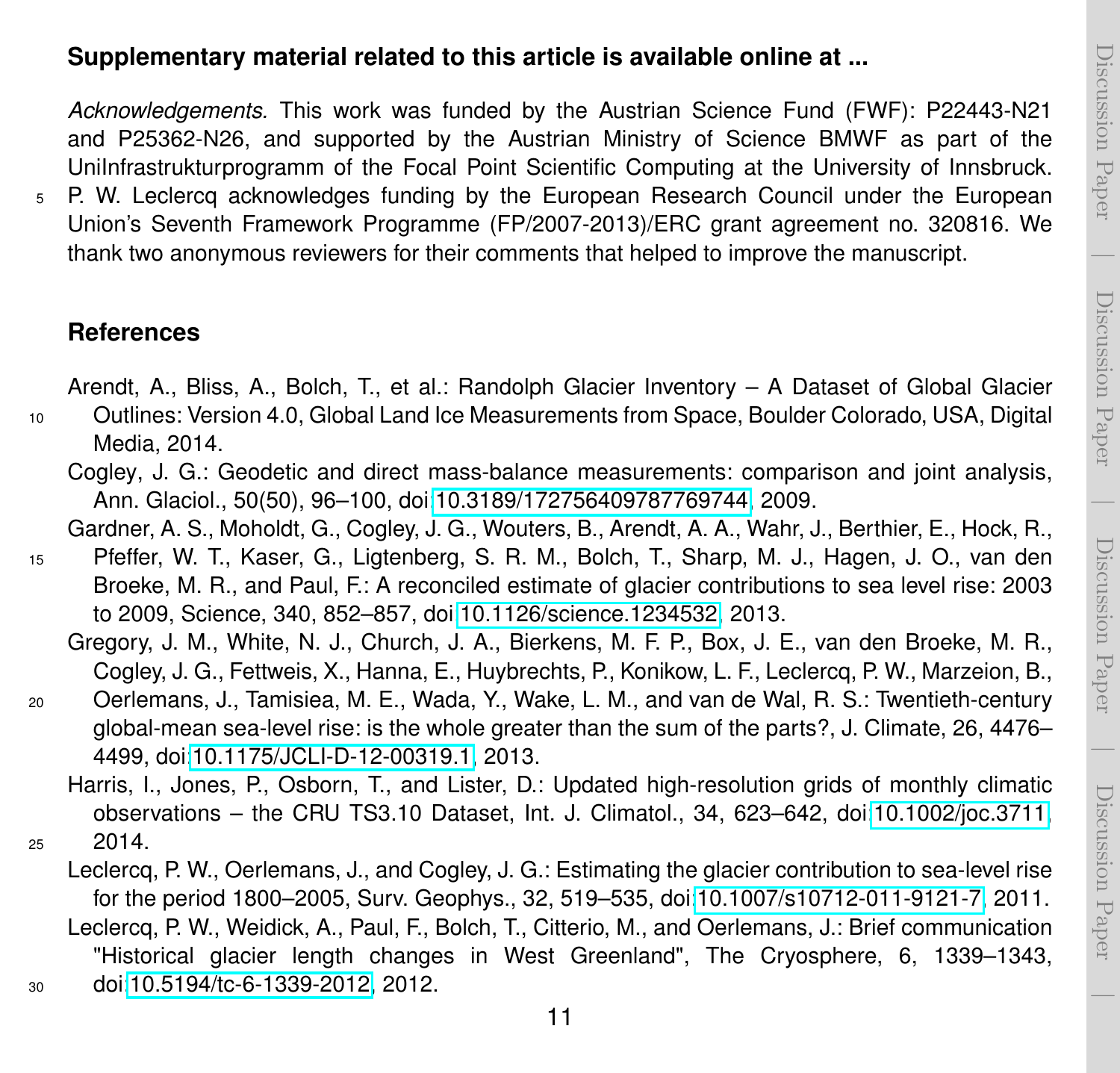<span id="page-11-2"></span><span id="page-11-0"></span><sup>5</sup> balance of glaciers, The Cryosphere, 6, 1295–1322, doi[:10.5194/tc-6-1295-2012,](http://dx.doi.org/10.5194/tc-6-1295-2012) 2012. Marzeion, B., Cogley, J. G., Richter, K., and Parkes, D.: Attribution of global glacier mass loss to anthropogenic and natural causes, Science, 345, 919–921, doi[:10.1126/science.1254702,](http://dx.doi.org/10.1126/science.1254702) 2014.

<span id="page-11-4"></span>Leclercq, P. W., Oerlemans, J., Basagic, H. J., Bushueva, I., Cook, A. J., and Le Bris, R.: A data set

- <span id="page-11-6"></span>Mitchell, T. D. and Jones, P. D.: An improved method of constructing a database of monthly climate observations and associated high-resolution grids, Int. J. Climatol., 25, 693–712, <sup>10</sup> doi[:10.1002/joc.1181,](http://dx.doi.org/10.1002/joc.1181) 2005.
- <span id="page-11-5"></span>

2014.

- New, M., Lister, D., Hulme, M., and Makin, I.: A high-resolution data set of surface climate over global land areas, Clim. Res., 21, 1–25, doi[:10.3354/cr021001,](http://dx.doi.org/10.3354/cr021001) 2002.
- <span id="page-11-1"></span>Oerlemans, J., Dyurgerov, M., and van de Wal, R. S. W.: Reconstructing the glacier contribution to sea-level rise back to 1850, The Cryosphere, 1, 59–65, doi[:10.5194/tc-1-59-2007,](http://dx.doi.org/10.5194/tc-1-59-2007) 2007.
- <span id="page-11-3"></span><sup>15</sup> Vaughan, D., Comiso, J., Allison, I., Carrasco, J., Kaser, G., Kwok, R., Mote, P., Murray, T., Paul, F., Ren, J., Rignot, E., Solomina, O., Steffen, K., and Zhang, T.: Observations: cryosphere, in: Climate Change 2013: the Physical Science Basis. Contribution of Working Group I to the Fifth Assessment Report of the Intergovernmental Panel on Climate Change, edited by: Stocker, T., Qin, D., Plattner, G.-K., Tignor, M., Allen, S., Boschung, J., Nauels, A., Xia, Y., Bex, V., and <sup>20</sup> Midgley, P., Cambridge University Press, Cambridge, UK, New York, NY, USA, 317–382, 2013.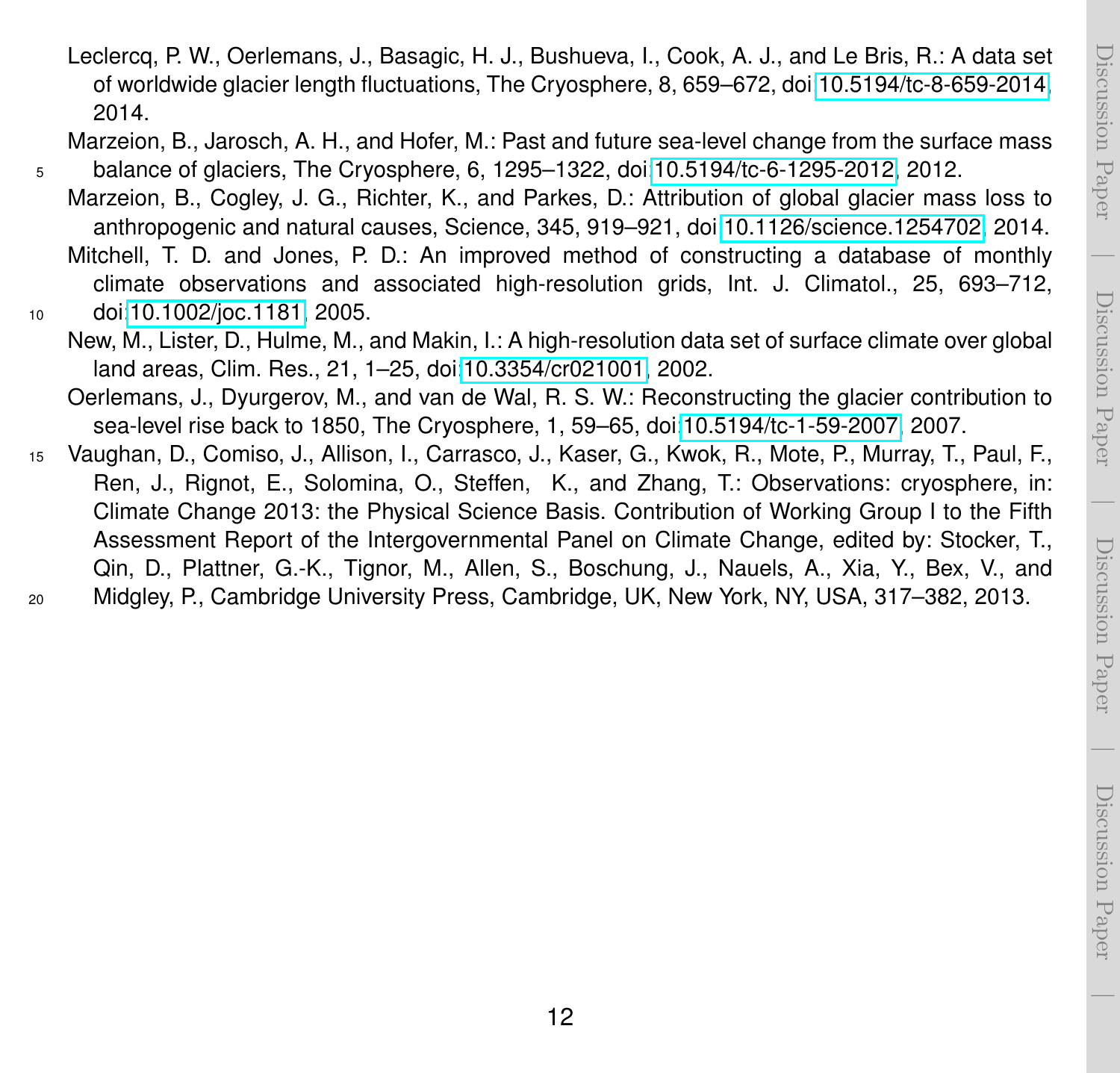$\overline{\phantom{a}}$ 

<span id="page-12-0"></span>**Table 1.** Globally integrated glacier mass change reconstructions. Note that all reconstructions exclude glaciers in the Antarctic periphery.

|                                     | Mass change [mm SLE] |               | Mass change rate $\lceil \text{mm SLE yr}^{-1} \rceil$ |
|-------------------------------------|----------------------|---------------|--------------------------------------------------------|
|                                     | 1961-2005            | 1902-2005     | 2003-2009                                              |
| Leclercq et al. (2011)              | $19.2 + 4.9$         | $57.5 + 14.4$ |                                                        |
| Marzeion et al. (2012)              | $26.4 \pm 3.1$       | $92.3 + 7.7$  | $0.96 \pm 0.12$                                        |
| Gardner et al. (2013)               |                      |               | $0.70 \pm 0.07$                                        |
| Cogley (2009, R1301)                | $23.0 \pm 2.8$       |               | $0.75 \pm 0.07$                                        |
| Updated from Leclercq et al. (2011) | $24.3 \pm 7.1$       | $80.4 + 21.1$ | $0.87 \pm 0.64$                                        |
| Updated from Marzeion et al. (2012) | $19.9 + 3.4$         | $63.2 + 7.9$  | $0.78 \pm 0.15$                                        |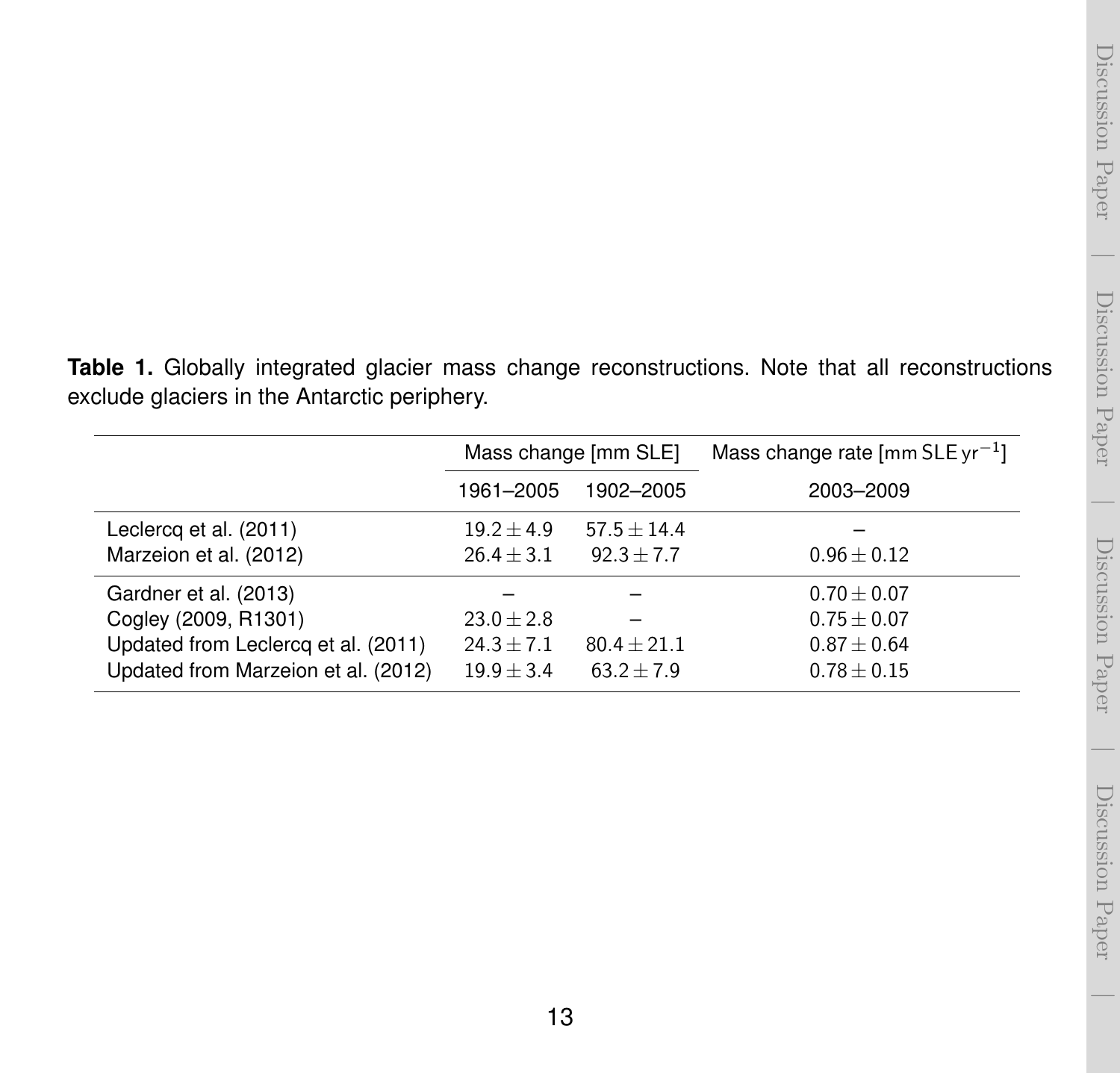<span id="page-13-0"></span>

**Figure 1.** Globally integrated glacier mass change; **(a)** accumulated in time, relative to the year 2000; **(b)** 5-year mean values of mass change rates; **(c)** mean mass change rates during 2003 to 2009. Shading/error bars indicate 90 % confidence interval. Note that all reconstructions exclude glaciers in the Antarctic periphery.